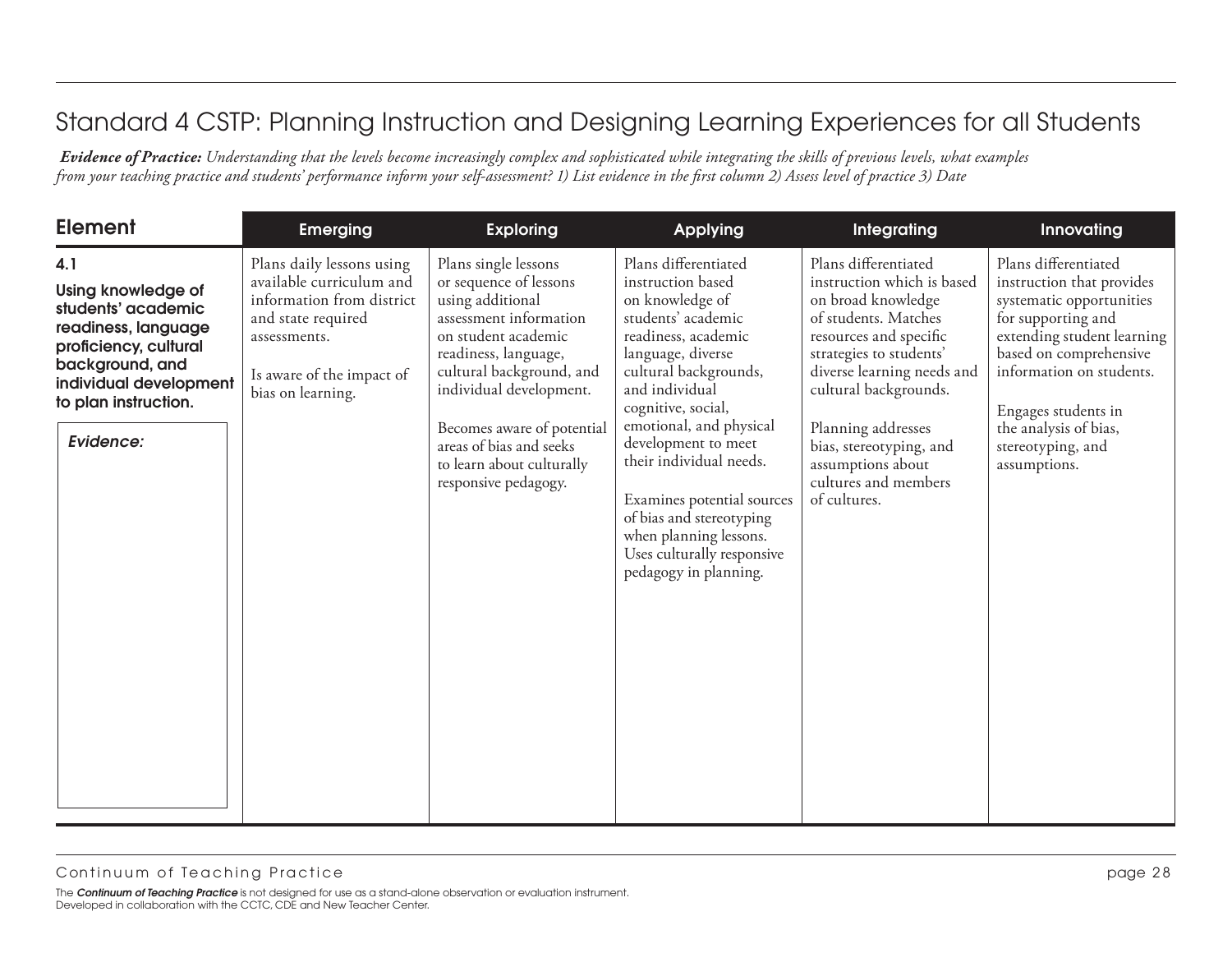| <b>Element</b>                                                                            | <b>Emerging</b>                                                                                                                                | <b>Exploring</b>                                                                                                                 | <b>Applying</b>                                                                                                                                                                                  | Integrating                                                                                                                                                     | Innovating                                                                                                                                                            |
|-------------------------------------------------------------------------------------------|------------------------------------------------------------------------------------------------------------------------------------------------|----------------------------------------------------------------------------------------------------------------------------------|--------------------------------------------------------------------------------------------------------------------------------------------------------------------------------------------------|-----------------------------------------------------------------------------------------------------------------------------------------------------------------|-----------------------------------------------------------------------------------------------------------------------------------------------------------------------|
| 4.2<br><b>Establishing and</b><br>articulating goals<br>for student learning<br>Evidence: | Communicates learning<br>objectives for single<br>lessons to students<br>based on content<br>standards and available<br>curriculum guidelines. | Establishes and<br>shares learning goals for<br>skill development with<br>students in single lessons<br>and sequence of lessons. | Establishes and<br>communicates to students<br>clear learning goals<br>for content that are<br>accessible, challenging,<br>and differentiated to<br>address students' diverse<br>learning needs. | Establishes and articulates<br>learning goals to students<br>that integrate content<br>standards with students'<br>strengths, interests,<br>and learning needs. | Establishes and articulates<br>comprehensive short-<br>and long-term learning<br>goals for students. Assists<br>students to articulate<br>and monitor learning goals. |
|                                                                                           |                                                                                                                                                |                                                                                                                                  |                                                                                                                                                                                                  |                                                                                                                                                                 |                                                                                                                                                                       |
|                                                                                           |                                                                                                                                                |                                                                                                                                  |                                                                                                                                                                                                  |                                                                                                                                                                 |                                                                                                                                                                       |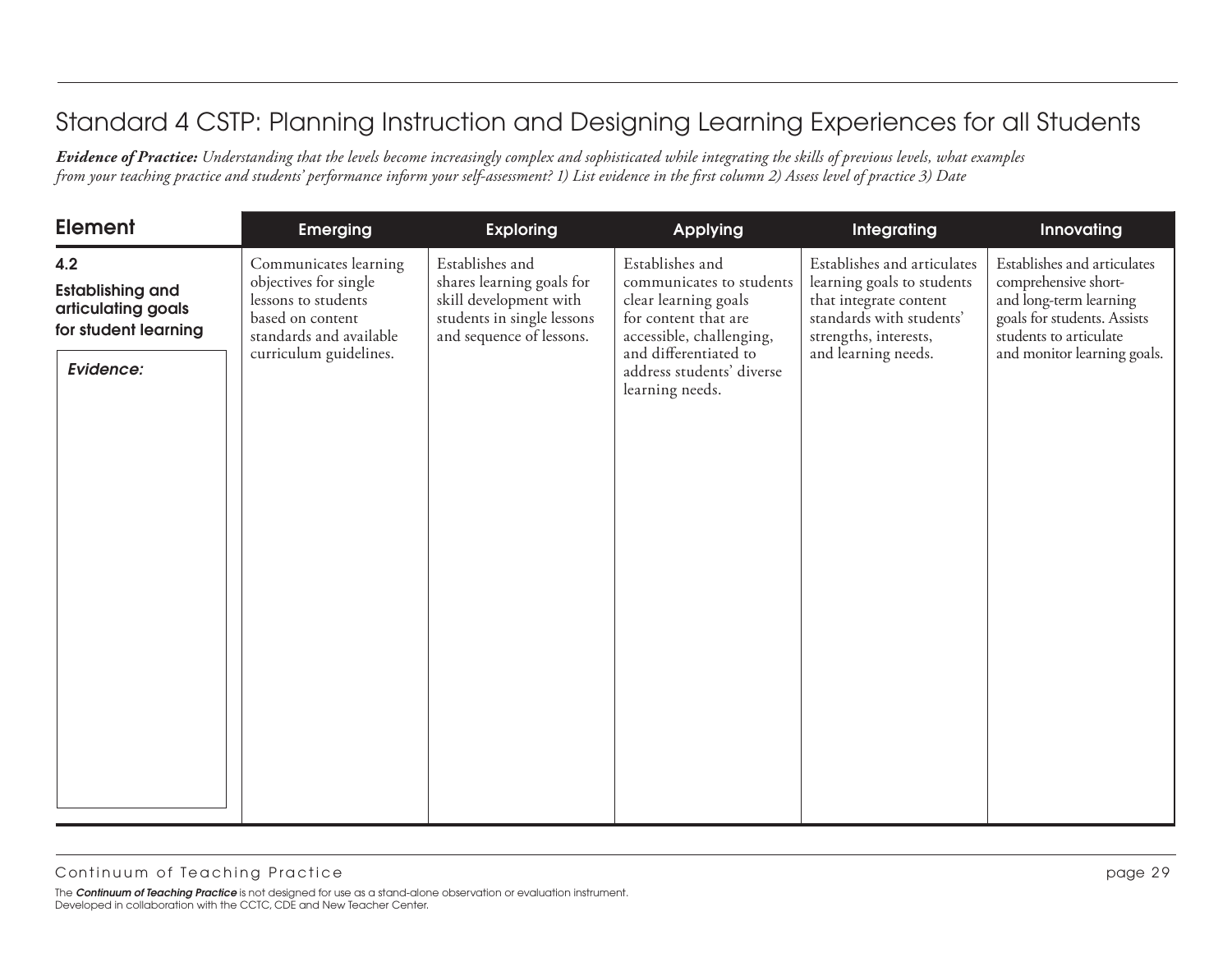| <b>Element</b>                                                                                                                          | <b>Emerging</b>                                                                   | <b>Exploring</b>                                                                                                                                            | <b>Applying</b>                                                                                                                                                                       | <b>Integrating</b>                                                                                                                                                                                        | Innovating                                                                                                                                                                                                                                   |
|-----------------------------------------------------------------------------------------------------------------------------------------|-----------------------------------------------------------------------------------|-------------------------------------------------------------------------------------------------------------------------------------------------------------|---------------------------------------------------------------------------------------------------------------------------------------------------------------------------------------|-----------------------------------------------------------------------------------------------------------------------------------------------------------------------------------------------------------|----------------------------------------------------------------------------------------------------------------------------------------------------------------------------------------------------------------------------------------------|
| 4.3<br>Developing and<br>sequencing long-<br>term and short-<br>term instructional<br>plans to support<br>student learning<br>Evidence: | Uses available curriculum<br>guidelines for daily, short-<br>and long-term plans. | Begins to plan curriculum<br>units that include a series<br>of connected lessons and<br>are linked to long-term<br>planning to support<br>student learning. | Establishes short- and<br>long-term curriculum<br>plans for subject<br>matter concepts and<br>essential related<br>academic language and<br>formats that support<br>student learning. | Refines sequence of<br>long-term plans to<br>reflect integration of<br>curriculum guidelines,<br>frameworks, and content<br>standards with assessed<br>instructional needs to<br>ensure student learning. | Utilizes extensive<br>knowledge of<br>the curriculum,<br>content standards, and<br>assessed learning needs<br>to design cohesive and<br>comprehensive long- and<br>short-term instructional<br>plans that ensure high<br>levels of learning. |
|                                                                                                                                         |                                                                                   |                                                                                                                                                             |                                                                                                                                                                                       |                                                                                                                                                                                                           |                                                                                                                                                                                                                                              |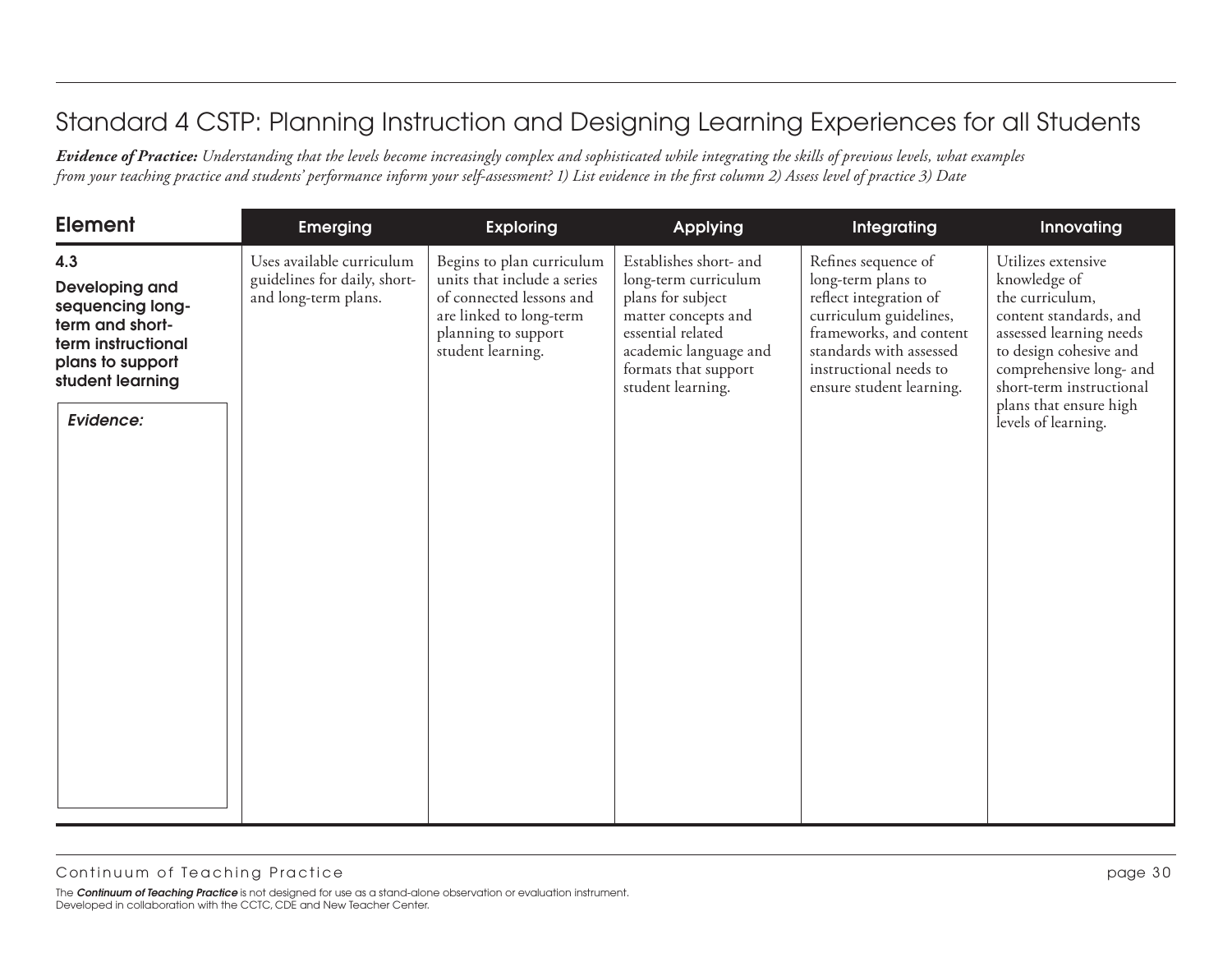| <b>Element</b>                                                                                                                                  | <b>Emerging</b>                                                                                                                                                                                                      | <b>Exploring</b>                                                                                                                                                                                                             | <b>Applying</b>                                                                                                                                                                                                                                                                                                                      | Integrating                                                                                                                                                                                                                                                                                                                                                      | Innovating                                                                                                                                                                                                                                                                                                                                                                |
|-------------------------------------------------------------------------------------------------------------------------------------------------|----------------------------------------------------------------------------------------------------------------------------------------------------------------------------------------------------------------------|------------------------------------------------------------------------------------------------------------------------------------------------------------------------------------------------------------------------------|--------------------------------------------------------------------------------------------------------------------------------------------------------------------------------------------------------------------------------------------------------------------------------------------------------------------------------------|------------------------------------------------------------------------------------------------------------------------------------------------------------------------------------------------------------------------------------------------------------------------------------------------------------------------------------------------------------------|---------------------------------------------------------------------------------------------------------------------------------------------------------------------------------------------------------------------------------------------------------------------------------------------------------------------------------------------------------------------------|
| 4.4<br><b>Planning instruction</b><br>that incorporates<br>appropriate strategies<br>to meet the learning<br>needs of all students<br>Evidence: | Plans instruction<br>that incorporates<br>strategies suggested by<br>curriculum guidelines.<br>Is aware of student<br>content, learning,<br>and language needs<br>through data provided<br>by the site and district. | Selects strategies for<br>single lessons or sequence<br>of lessons that respond<br>to students' diverse<br>learning needs.<br>Seeks to learn about<br>students' diverse learning<br>and language needs<br>beyond basic data. | Incorporates differentiated<br>instructional strategies<br>into ongoing planning<br>that addresses<br>culturally responsive<br>pedagogy, students'<br>diverse language,<br>and learning needs<br>and styles.<br>Uses assessments of<br>students' learning and<br>language needs to<br>inform planning<br>differentiated instruction. | Plans instruction using<br>a wide range of<br>strategies to address<br>learning styles and<br>meet students' assessed<br>language and learning<br>needs. Provides<br>appropriate support and<br>challenge for students.<br>Integrates results from a<br>broad range of assessments<br>into planning to meet<br>students' diverse learning<br>and language needs. | Plans instruction<br>incorporating a<br>repertoire of strategies<br>to specifically meet<br>students' diverse<br>language and learning<br>needs and styles to<br>advance learning for all.<br>Facilitates opportunities<br>for students to reflect on<br>their learning and the<br>impact of instructional<br>strategies to meet<br>their learning and<br>language needs. |